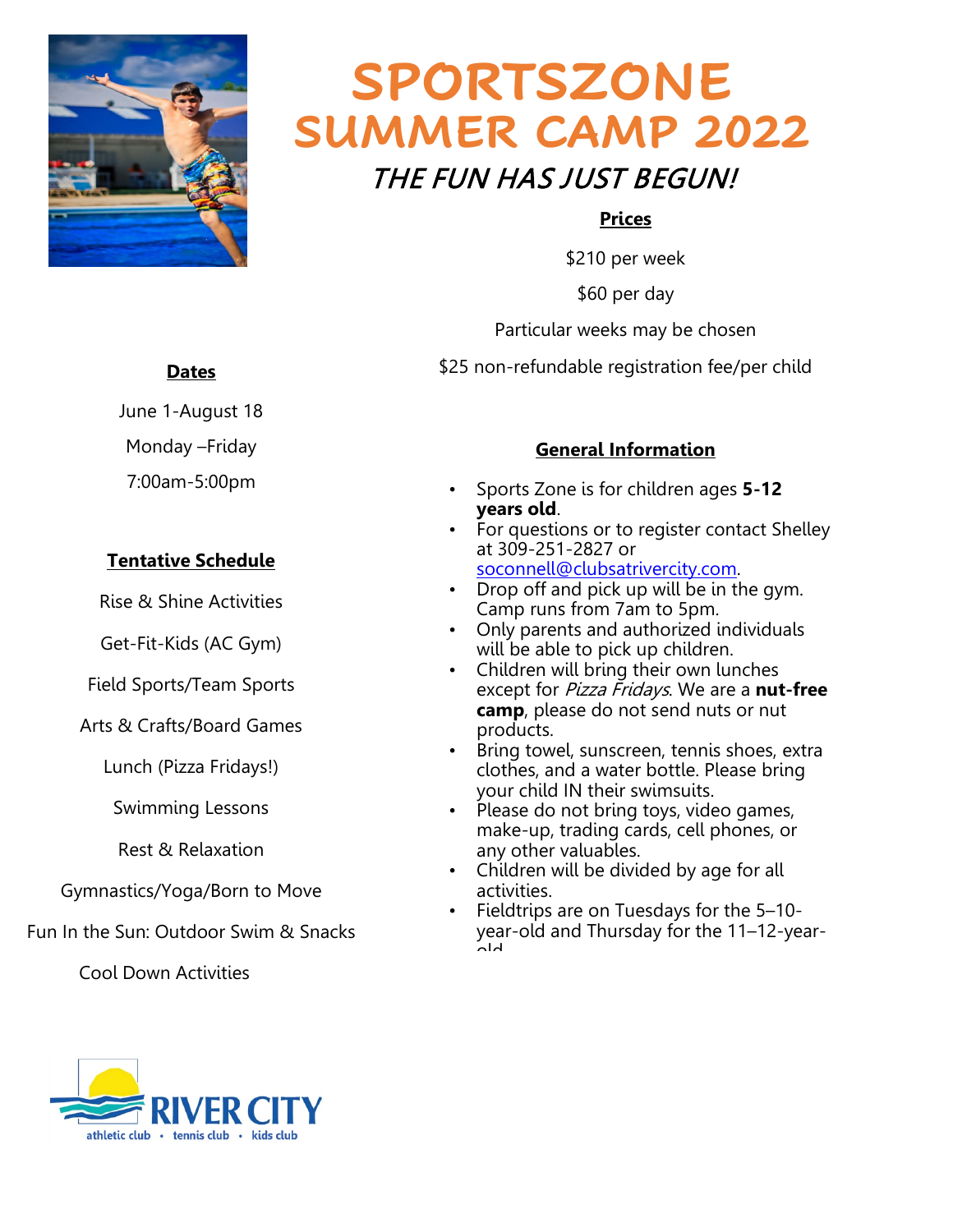| Child's name:         | Member/Non-member# |
|-----------------------|--------------------|
| Parent/Guardian Name: | Phone#             |

| Dates         | Theme          | <b>Full Week</b><br>\$210    | Daily \$60        |  |
|---------------|----------------|------------------------------|-------------------|--|
| Please circle | Kids Club      |                              |                   |  |
| weeks         | Academy camp/  | Fieldtrip/if chosen/add.     | \$25 Registration |  |
| attending     | Sports Zone    | \$10 per fieldtrip           | Fee               |  |
|               |                |                              |                   |  |
| Week 1        | Spring into    | Please let us know if        | \$60              |  |
| $6/1-3$       |                | you need care                |                   |  |
|               | Summer         |                              |                   |  |
| Week 2        | Barnyard       | <b>EP Farm Park</b>          | \$60              |  |
| $6/6/-6/10$   | Palooza        | Horseback riding at<br>B&B   |                   |  |
| Week 3        | Take me Out to | Peoria Chiefs/lunch          | \$60              |  |
| $6/13 - 17$   | the Ballgame   | included                     |                   |  |
| Week 4        | Watch Us       | Scavenger                    | \$60              |  |
| $6/20 - 24$   | Grow/Fun with  | Hunt/Botanical gardens       |                   |  |
|               | Flowers        |                              |                   |  |
| Week 5        | Great Aim!     | Bowling/Mt Hawley            | \$60              |  |
| $6/27 - 7/1$  |                | BU park/frisbee golf         |                   |  |
| Week 6        | Creative       | Peoria Playhouse             | \$60              |  |
| $7/4 - 8$     | Camper         | Movie Theater                |                   |  |
|               |                | Mr. Steve assembly           |                   |  |
| Week 7        | Fun in Outer   | Planetarium/Museum           | \$60              |  |
| $7/11 - 15$   | Space          |                              |                   |  |
| Week 8        | Adventureland  | <b>Wildlife Prairie Park</b> | \$60              |  |
| $7/18 - 22$   |                |                              |                   |  |
| Week 9        | Jumping Out of | Elevate and laser Tag        | \$60              |  |
| 7/25-29       | Summer         |                              |                   |  |
| Week 10       | Please let us  |                              | \$60              |  |
| $8/1 - 5$     | know if you    |                              |                   |  |
|               | need care      |                              |                   |  |
| Week 11       | Please let us  |                              | \$60              |  |
| $8/8 - 12$    | know if you    |                              |                   |  |
|               | need care      |                              |                   |  |
|               |                |                              |                   |  |
|               |                |                              |                   |  |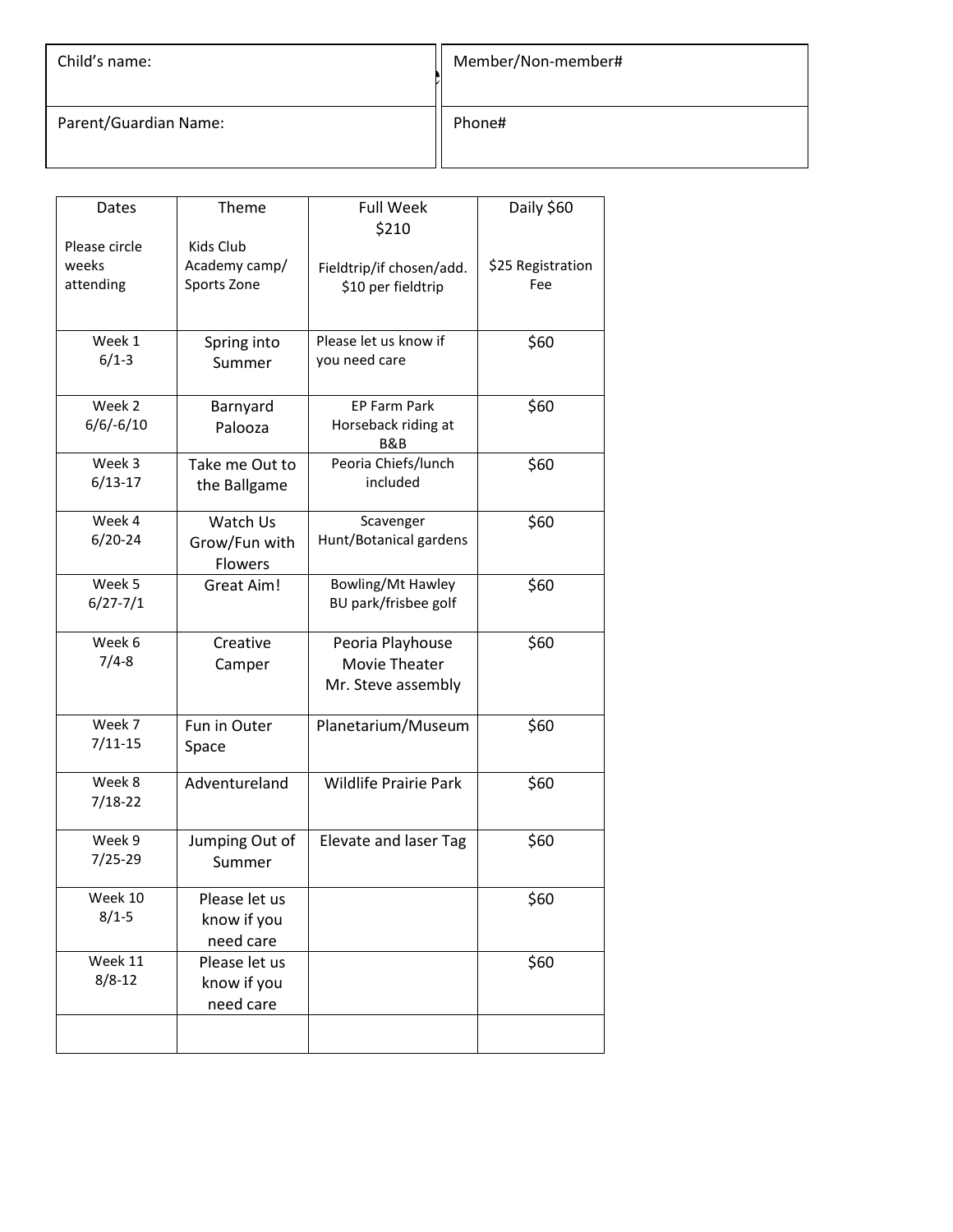| Child's name          | Date of Birth | Gender |
|-----------------------|---------------|--------|
| Parent/Guardian Email |               |        |

#### **Contact Information**

| Mother/Guardian     | Home Phone      |
|---------------------|-----------------|
| Address, City, Zip  | Work Phone      |
|                     | Cell Phone      |
| Place of employment | Alternate Phone |
|                     |                 |
| Father/Guardian     | Home Phone      |

| rather/Guardian     | <b>HOME PROME</b> |
|---------------------|-------------------|
| Address, City, Zip  | Work Phone        |
|                     | Cell Phone        |
| Place of employment | Alternate Phone   |

### **Authorized Pick-up and Emergency Contacts**

| Name    | Relationship |
|---------|--------------|
| Phone # | Phone $#$    |
|         |              |

| Name      | Relationship |
|-----------|--------------|
| Phone $#$ | Phone $#$    |

#### **Medical Information**

| Allergies / Medical Conditions / Medications / Any Other Important Information   |       |  |  |
|----------------------------------------------------------------------------------|-------|--|--|
|                                                                                  |       |  |  |
| Physician's Name                                                                 | Phone |  |  |
| Address                                                                          |       |  |  |
|                                                                                  |       |  |  |
| Hospital of Choice                                                               |       |  |  |
| Insurance Company and Policy #                                                   |       |  |  |
| In the case of an emergency, I give The Clubs at River City permission to obtain |       |  |  |
| and/or administer medical care for my child.                                     |       |  |  |

 $\mathcal{L}_\text{max} = \mathcal{L}_\text{max} = \mathcal{L}_\text{max} = \mathcal{L}_\text{max} = \mathcal{L}_\text{max} = \mathcal{L}_\text{max} = \mathcal{L}_\text{max} = \mathcal{L}_\text{max} = \mathcal{L}_\text{max} = \mathcal{L}_\text{max} = \mathcal{L}_\text{max} = \mathcal{L}_\text{max} = \mathcal{L}_\text{max} = \mathcal{L}_\text{max} = \mathcal{L}_\text{max} = \mathcal{L}_\text{max} = \mathcal{L}_\text{max} = \mathcal{L}_\text{max} = \mathcal{$ 

Parent/Guardian Signature Date Date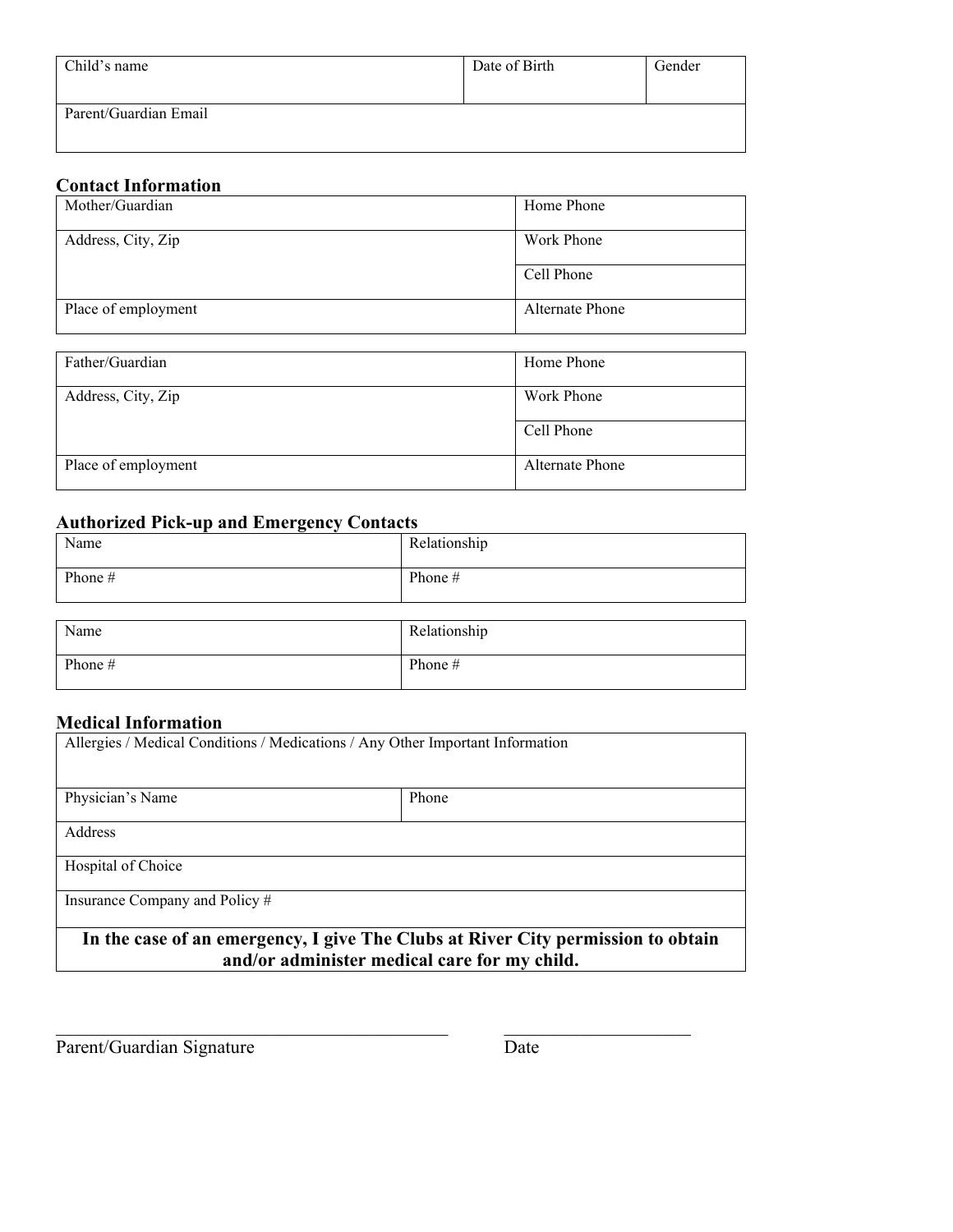## **SportsZone Behavior Contract**

- 1. All words and actions are always to be "G" rated.
- 2. Hands are to be kept to oneself. There is to be no fighting, tickling, picking up, wrestling, pushing or any other bodily contact.
- 3. Children are to feel safe while at summer camp. Teasing, taunting, bullying, or harassment of any kind will not be tolerated.
- 4. Other children's property is to be respected. Theft is not allowed.
- 5. Staff is to be respected.
- 6. When at the pools, all pool rules are to be followed and the lifeguards have the final decision on all safety matters.
- 7. Any damage to property caused by inappropriate actions, will be charged back to the family.
- 8. Fieldtrip permission slips must be signed in entirety, otherwise your child will not be allowed on the fieldtrip.

If these rules are broken, the following actions will result. If the severity of the offense dictates, the child may be *immediately* removed from the program.

- 1. Child is given a warning.
- 2. Child will sit out for 5 minutes and be given the opportunity to discuss/work out the problem.
- 3. Child will sit out of the activity or sit out of the next activity, depending on the time of the offense.
- 4. Child will be sent to the Kids Club Director and will be sent home.
- 5. If behavior remains a consistent problem, the child will be removed from the program. No refunds will be issued for any child removed for behavior violations.
- 6. Children will participate in all activities. It is not an option for a child to decide they will sit and watch and play on their phone.
- 7. Payments are made on Friday for the upcoming week. Any unpaid account will forfeit the spot.

I have read through the behavior contract with my child and my child understands that proper behavior is expected to ensure success and safety of the summer camp program.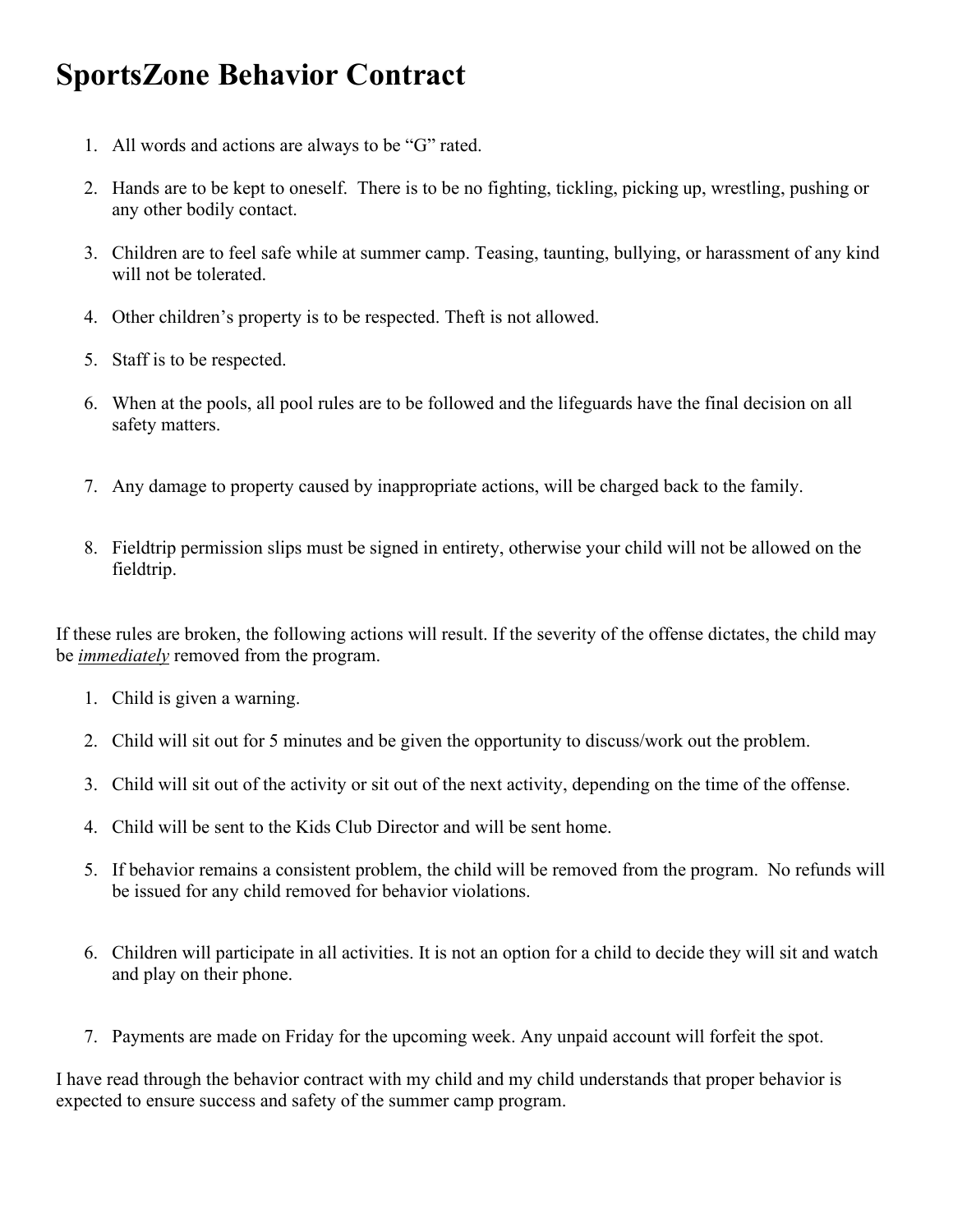

#### **Kids Club Waiver of Liability**

\_\_\_\_\_\_\_\_\_\_\_\_\_\_\_\_\_\_\_\_\_\_\_\_\_\_\_\_\_\_\_\_\_\_\_\_\_\_\_\_\_\_\_\_\_\_\_\_\_\_\_\_\_\_\_\_\_\_\_\_\_\_\_\_\_\_\_\_\_\_\_\_\_\_\_\_\_\_

Child's Name \_\_\_\_\_\_\_\_\_\_\_\_\_\_\_\_\_\_\_\_\_\_\_\_\_\_\_\_\_\_\_\_\_\_\_\_\_\_\_\_\_\_\_\_\_\_\_\_\_\_\_\_\_\_\_\_\_\_\_\_\_\_\_ DOB \_\_\_\_\_\_\_\_\_\_\_\_\_\_\_\_\_\_\_\_\_ Age\_\_\_\_\_\_\_\_\_\_\_

Parent/Guardian Name \_\_\_\_\_\_\_\_\_\_\_\_\_\_\_\_\_\_\_\_\_\_\_\_\_\_\_\_\_\_\_\_\_\_\_\_\_\_\_\_\_\_\_\_\_\_\_\_\_\_\_\_\_ Cell Phone \_\_\_\_\_\_\_\_\_\_\_\_\_\_\_\_\_\_\_\_\_\_\_\_\_\_\_\_\_\_

Address \_\_\_\_\_\_\_\_\_\_\_\_\_\_\_\_\_\_\_\_\_\_\_\_\_\_\_\_\_\_\_\_\_\_\_\_\_\_\_\_\_\_\_\_\_\_\_\_\_\_\_\_\_\_\_\_\_\_\_\_\_\_\_\_\_\_\_\_\_ Work Phone \_\_\_\_\_\_\_\_\_\_\_\_\_\_\_\_\_\_\_\_\_\_\_\_\_\_\_\_\_

Email \_\_\_\_\_\_\_\_\_\_\_\_\_\_\_\_\_\_\_\_\_\_\_\_\_\_\_\_\_\_\_\_\_\_\_\_\_\_\_\_\_\_\_\_\_\_\_\_\_\_\_\_\_\_\_\_\_\_\_\_\_\_\_\_\_\_\_\_\_\_\_\_\_\_\_\_\_\_\_\_\_\_\_\_\_\_\_\_\_\_\_\_\_\_\_\_\_\_\_\_\_\_\_\_\_\_\_\_\_\_\_\_\_\_\_\_\_\_\_\_\_\_\_

#### **Activity/Program Participating in Photo Permission**

SportZone Summer Camp **I give permission for my child's photo to be taken and used within:** 

The Kids Club **Example 20** I do not give The Athletic Club permission for my child's Athletic Club photo to be take for any Advertising or website. The reason.

#### **Child's Medical Information**

| <b>Emergency Contact</b> |              |                          |
|--------------------------|--------------|--------------------------|
| <b>Name</b>              | <b>Phone</b> | <b>Relation to Child</b> |

| ∽ |  |  | _____ |
|---|--|--|-------|

**Assumption of Risk** I, the undersigned understand that activities and programs sponsored by the Clubs at River City, Inc. involve physical activity, that accidents can occur during those activities and programs, and that participants in this or any physical activity can suffer injury or death. I, ON BEHALF OF THE ABOVE-MENTIONED MINOR AND FOR MYSELF, HEARBY ASSUME THESE RISKS OF PARTICIPATIG IN THE ABOVE-MENTIONED ACTIVITY.

**Release and Waiver** I return for allowing the Minor to participate, I, on behalf of Minor and for myself, hereby waive, release, and discharge the Clubs at River City, Inc., its shareholders, directors, officers, employees, representatives, and successors and assigns for any and all loss, claims, injury, damage or liability which may arise while in, upon, or about the premises of the Clubs at River City, Inc. or as a result of Minor's participation in any Kids Club activity.

**Medical Treatment** In the event of an emergency, I authorize the Clubs at River City, Inc. staff to administer first aid or CPR if needed, or to secure from any licensed hospital, physician, and/or medical personnel or good Samaritan first aid providers, any